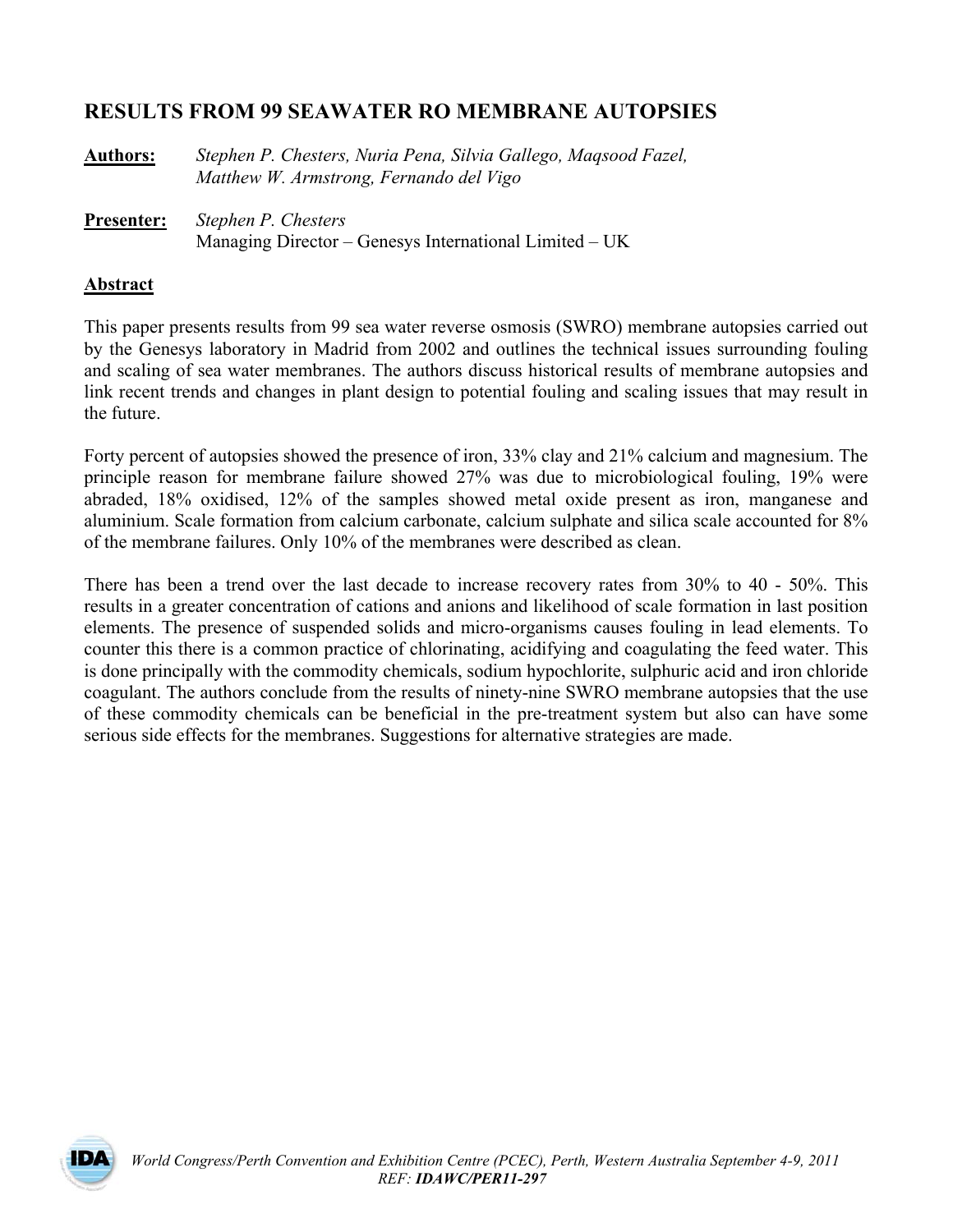# **I. INTRODUCTION**

In the 1980's most seawater reverse osmosis (SWRO) plant operated at very low recoveries of 30%. Scaling and fouling was minimised using sodium hexametaphosphate (SHMP) combined with sulphuric acid dosing. This approach was not very successful as phosphate acted as a nutrient source for bacteria and was prone to hydrolysing resulting in calcium phosphate precipitation. Acidifying the feed water increased the corrosive tendency of the water and higher sulphate levels resulted in calcium sulphate scale formation. More complex polymeric antiscalants were introduced to replace SHMP but still required acid dosing and were found to contribute a nutrient which increased microbial activity. In the 1990's phosphonate based antiscalants were successfully introduced and acid use could be significantly reduced or replaced. With the building of "mega" plant  $+100,000$  m<sup>3</sup>/day operating at higher recoveries of 40-50% there is a much higher tendency for scaling and fouling.

In 1936, Wilfred Langelier developed a method for predicting the pH at which water is saturated in calcium carbonate. [1] Ryznar, Puckorius and others made later modifications to the LSI calculation. [2] In 1952 a paper on the Stiff and Davis saturation index was published which takes into account the "common ion" effects of sea water on the driving force for scale formation. [3] The accuracy of predicting scale formation in sea water has been questioned more recently in work by R. Sheikholeslami who proposes an alternative saturation index. [4]There are some in the desalination industry that contest that SWRO membranes do not scale up at all.

The Dow FilmTec manual states "In RO plants operating on sea water with TDS in the range of 35,000 mg/l, scaling is not such a problem as in brackish water plants, because the recovery of sea water plants is limited by the osmotic pressure of the concentrate stream to 30-45%. However, for safety reasons we recommend using a scale inhibitor when operating above a recovery of 35%." [5] Accurate scaling prediction in first pass SWRO plant is difficult and the accepted industry view has been that it is safer and more efficient to operate plant with an antiscalant.

The concept of membrane autopsy is as old as membranes themselves, with the idea that the only way of knowing what is taking place inside the membrane is to cut it open and have a look. [6] In recent years new and improved technologies such as Fourier Transmission by Infrared (FTIR) and X-ray Photoelectron Spectroscopy (XPS) and affordability of techniques such as EDAX and SEM have enabled the autopsying chemist to be more accurate in their assessment. At the same time membrane prices have halved making it more acceptable to the user to provide elements for the destruction technique known as 'Membrane Autopsy'.

The author's present data from ninety-nine SWRO membrane autopsies carried out since 2002 detailing the frequency with which the most common foulants and scalants are found. The reasons for and mechanisms of deposition are explained. Conclusions are drawn on various chemical operational strategies and alternative strategies suggested.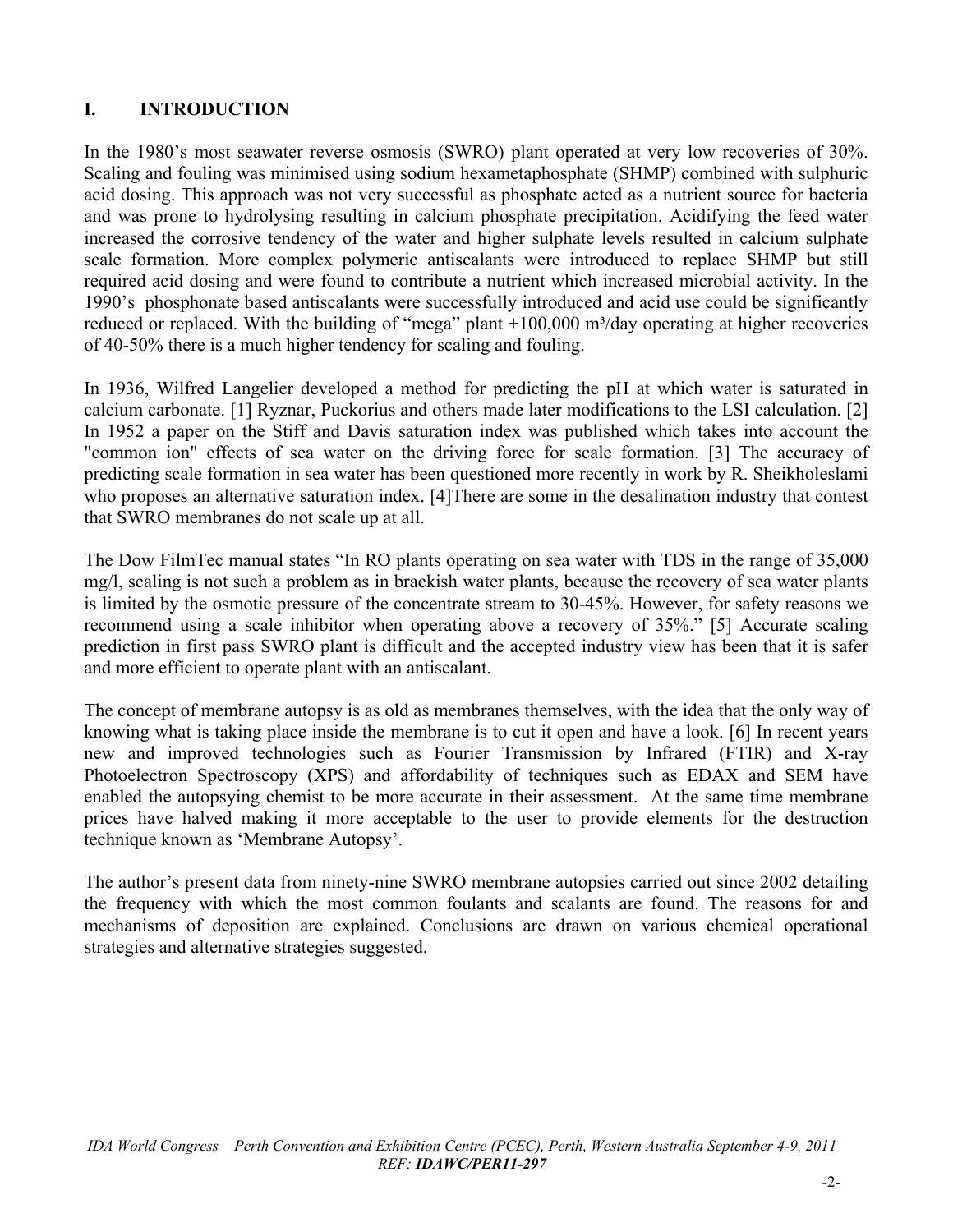### **II. MEMBRANE AUTOPSY**

In most cases, membranes are sent for autopsy because they have failed or are underperforming significantly. That is salt passage, flow, flux and pressure differentials are outside of the design

specifications. The first stage of membrane autopsy is to record the element model, serial number, position in the plant along with the chemical treatment regimes being applied. External examinations and photographs are taken to record the physical condition. A vacuum test is conducted to assess physical membrane damage. Samples can be taken from the feed inlet and outlet. The outer casing is removed and membrane leaves unrolled in readiness for an internal examination of the membrane sheets, glue lines, vexar and permeate carrier. Representative deposit samples are taken from the membrane surface and photographs are taken. Membrane samples are cut and prepared for characterisation and cleaning tests in a specially **Fig 1 Flat sheet test rig** 



designed flat sheet test rig. [Fig 1] Flow rate and salt rejection are determined and compared to design specifications. Physical damage to the membrane samples is conducted using the methylene blue dye test and oxidation by halogens is tested using the Fujiwara test. The validity of the Fujiwara test has been questioned in some quarters so additional tests using attenuated total reflectance infrared spectroscopy (ATR/FTIR) is carried out. This can provide valuable information related to the chemical structure of membrane and deposits. In the mid-infrared, absorption of radiation is related to fundamental vibrations of the chemical bonds. Internal reflection spectrometry provides information related to the presence of specific functional groups which can determine the presence of halogens. Deposits are identified using elemental determination with the SEM-EDXA system. This is based on analysis of X-rays produced via electron beam excitation of a sample area. This technique allows analysis of a sample in selective areas. The limited depth of analysis (typically a few microns), and the possibility to select the area of interest under the electron beam, allows for local analysis to reveal differences in composition. The identification and measurement of individual peak intensities in the Xray spectrum can be done with a computerized multichannel analyzer. In addition X- Ray diffraction is carried out to identify crystalline solids by measuring the characteristic spaces between layers of atoms or molecules in a crystal. Each crystalline solid has its unique characteristic X-ray powder pattern which may be used as a "fingerprint" for its identification. X-ray photoelectron spectroscopy analysis (XPS) or electron spectroscopy for chemical analysis (ESCA) is a quantitative spectroscopic technique that measures the empirical formula, chemical state and electronic state of the elements that exist within a material. XPS spectra are obtained by irradiating a material with a beam of X-rays while simultaneously measuring the kinetic energy and number of electrons that escape from the top 1 to 10 nm of the material being analyzed. When the nature of the deposits on the membrane surface is understood then several membrane samples are cleaned with a variety of cleaning solutions at different pH and temperature to assess the best method for cleaning the plant. A full cleaning protocol can then be recommended. The autopsy is written up as a complete report and forwarded to the customer.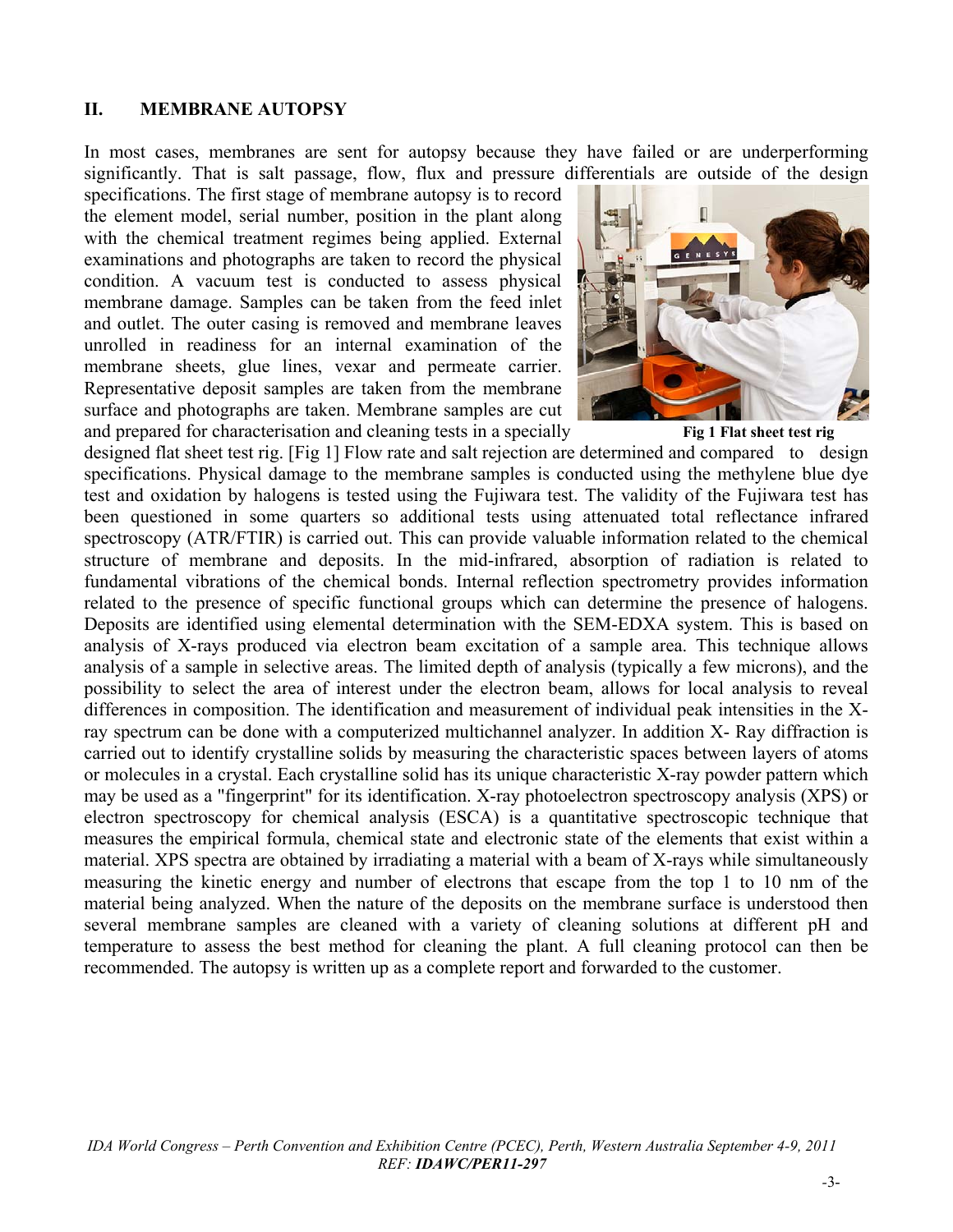## **III. RESULTS OF 99 SWRO MEMBRANE AUTOPSIES**

From 2002 to 2010 the Genesys Membrane Products Laboratory in Madrid has completed over 400 membrane autopsies. The results of ninety-nine sea water membrane autopsies are presented here. The membranes were sent to our laboratory from thirteen different countries with over half coming from Spain, 12% from UAE and 9% from Chile. Of the ninety-nine autopsies in this study thirty-six came from "mega plant" with over 50,000 m<sup>3</sup>/day of permeate production. These results are important to understand the operational issues with large SWRO plant, a sector which has shown rapid recent growth. Figure 2 and Table 1 show the principle findings of 99 autopsies which are discussed below along with techniques commonly adopted to prevent them.



**Fig 2 Common reasons for membrane failure Table 1 Autopsy findings** 

## **3.1 Biofouling**

The most common problem identified is biofouling which includes principally bacteria and associated biofilm but can include fungi, algae and even nematode worms. All membranes can support a viable biofilm. As a general rule as long as the biofilm is not exuding a protective polysaccharide film then it will be stable and will not adversely affect system performance.<sup>[7]</sup> The introduction of GRP piping has resulted in increased algal growth which is only stopped when the GRP is painted to prevent light. Good practice dictates that the nutrient supplies should be restricted as far as is practicable. This is generally done through a combination of filtration and biocide addition. Chlorination is the most common practice and although chlorine is effective in killing bacteria in free flowing water (planktonic bacteria), it is not effective against established biofilm in pipes and equipment surfaces upstream of the RO membranes. It is reported that the biofilm killing dose can be between 1000 - 1500 times as high as the planktonic killing dose due to protection from extracellular polymeric structures excreted by the bacteria. Bacteria grow back very quickly when free chlorine is lost [8]. This is attributed to the surviving bacteria feeding on the new nutrients from the chlorine degraded organic material.[9] The biocidal efficiency of free residual chlorine is directly related to the concentration of undissociated hypochlorous acid ( HOCl ), this is 100 x more effective than the hypochlorite ion OCl<sup> $-$ </sup>.

Eg. At pH  $\le$ 5 HOCl = 100%

At pH  $6.5$  HOCl = 90% At pH 7.5  $HOC = 50\%$ 

At  $pH > 10$  HOCl = 0 %

*IDA World Congress – Perth Convention and Exhibition Centre (PCEC), Perth, Western Australia September 4-9, 2011 REF: IDAWC/PER11-297*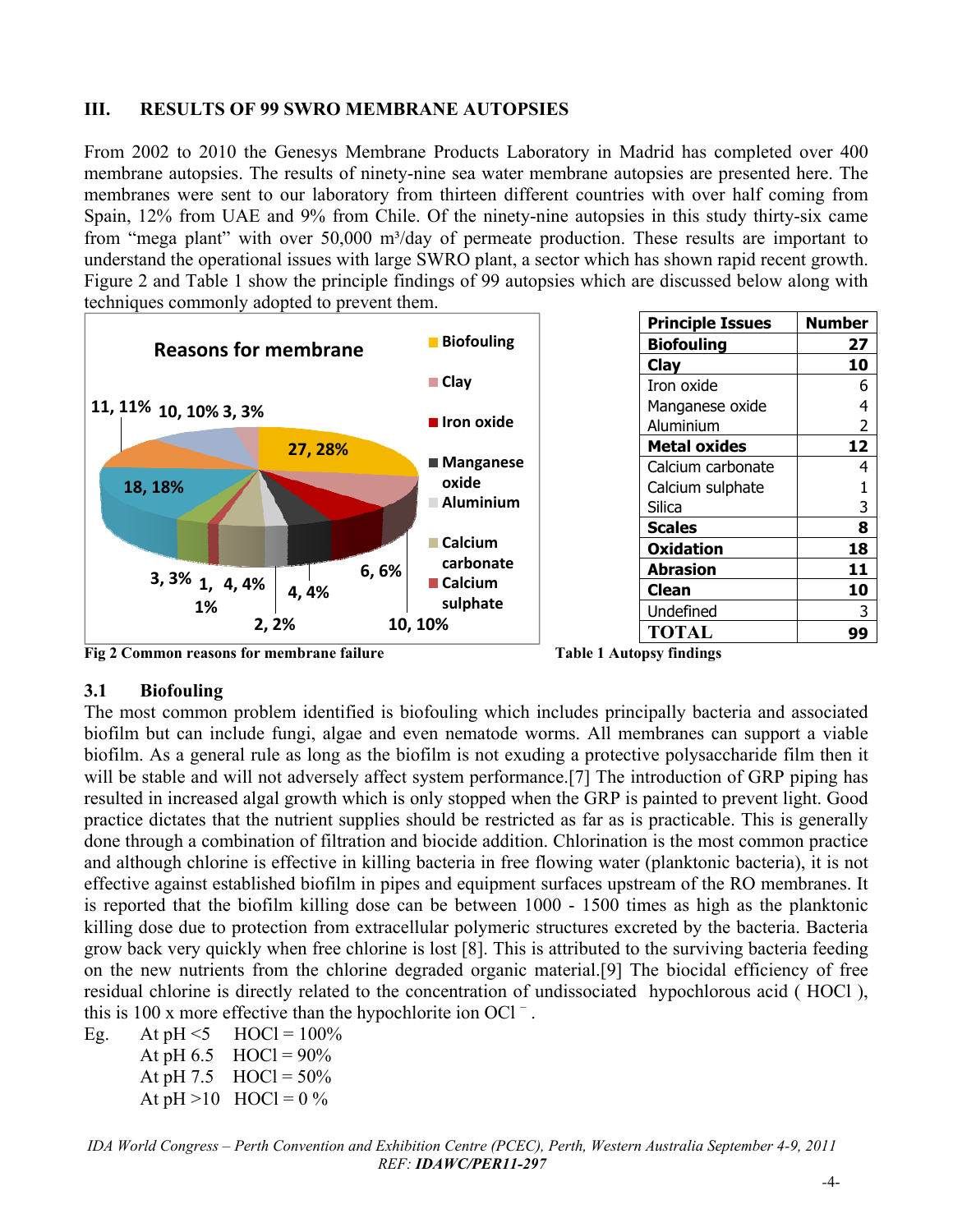Dissociation of HOCl to OCl<sup>-</sup> increases with increasing pH. As most SWRO waters will have a pH of 7.5 to 8.3 for chlorination to be effective the feed pH needs to be reduced to 7.5 or below. There has been a trend towards intermittent chlorination which can vary from site to site from a daily or weekly cycle. More recently RO plant are operating successfully without any chlorination thus reducing the nutrient content of the feedwater reaching the membranes.

# **3.2 Oxidation**

It is not surprising that the second most common problem identified by membrane autopsy is oxidation given the very common use of chlorination in SWRO plant. Free chlorine coming into contact with polyamide membranes will cause oxidation damage resulting in higher salt passage. For Dow FILMTEC™ RO polyamide membranes, degradation can occur after roughly 200-1,000 hours of exposure to 1 mg/L of free chlorine. Chlorine is easily removed by the addition of sodium metabisulphite (SMBS) to the feed water prior to contact with the membranes. Membrane oxidation occurs usually due to dosing pump failure of the SMBS, operator error or simply incorrect measurement of total and free chlorine reserve. Cellulose and tri-cellulose acetate (CA, TCA) membranes are resistant to chlorine but very susceptible to bacteria attack which use the membrane as a nutrient source. TCA membranes have been included in recent large plant designs like Shuqaiq, Rabigh and Yanbu in Saudi Arabia. This is to allow higher chlorine dosing in an attempt to cope with red and green algal blooms in the Red Sea. They tend to have continuous chlorination with neutralisation of free chlorine using SMBS prior to the membranes. Every eight hours the SMBS dosage is stopped to allow chlorinated water with 0.2 - 0.5mg/l of free chlorine to reach the membrane surface to help control bacteria growth.

Oxidation can occasionally occur following disinfection of pipe work with other oxidising agents such as peracetic acid and hydrogen peroxide or potassium permanganate. If the disinfecting solution reaches the membrane oxidation damage will result. The major difference between the chlorination chemistry of seawater and that of brackish water is the presence of bromide in seawater in concentrations of typically 65 mg/L. Bromide reacts rapidly with hypochlorous acid to form hypobromous acid. Br  $+$  $HOCl \rightarrow HOBr + Cl$ 

Thus, in chlorinated seawater the biocide is predominantly HOBr rather than HOCl. Hypobromous acid then dissociates to hypobromite ion as follows: HOBr  $\leftrightarrow$  OBr  $+$  H<sup>+</sup>

HOBr dissociation is less than HOCl dissociation. At pH 8, where 72% of HOCl is dissociated, about 17% of HOBr is dissociated. In other words, effective treatment can be performed at a higher pH than in brackish water, where no bromide is present. The rate of membrane oxidation is catalysed by the presence of aluminium and transition metal ions.

# **3.3 Metal Oxides**

Twelve percent of membranes autopsied show the principle reason for failure was the presence of metal oxides. These consist principally of iron oxide, manganese oxide and aluminium. Furthermore iron was detected (by SEM-EDX analysis) in 40% of the membranes tested. Pre-treatment inorganic coagulants are usually based on multivalent cations such as iron (ferric or ferrous) and aluminium salts. When in solution they form iron hydroxide which coagulates suspended solids into flocs which can be removed by the filter media[13]. These positively charged molecules interact with negatively charged particles to assist in charge aggregation. Many of these chemicals, under appropriate pH, temperature and salinity conditions, react with water to form insoluble hydroxides which, on precipitation, link together to form long chains or meshes, physically trapping small particles into the larger floc. Van der Waals attraction and/or the use of polymeric flocculants complete the process, forming larger aggregates which can be further flocculated or separated from the waste stream. Commonly used coagulants are Ferric chloride  $[FeCl<sub>3</sub>]$ , Ferrous chloride  $[FeCl<sub>2</sub>]$ , Ferric sulphate  $[Fe<sub>2</sub>(SO<sub>4</sub>)<sub>3</sub>]$ , Ferrous sulphate  $[FeSO<sub>4</sub>]$ , Aluminium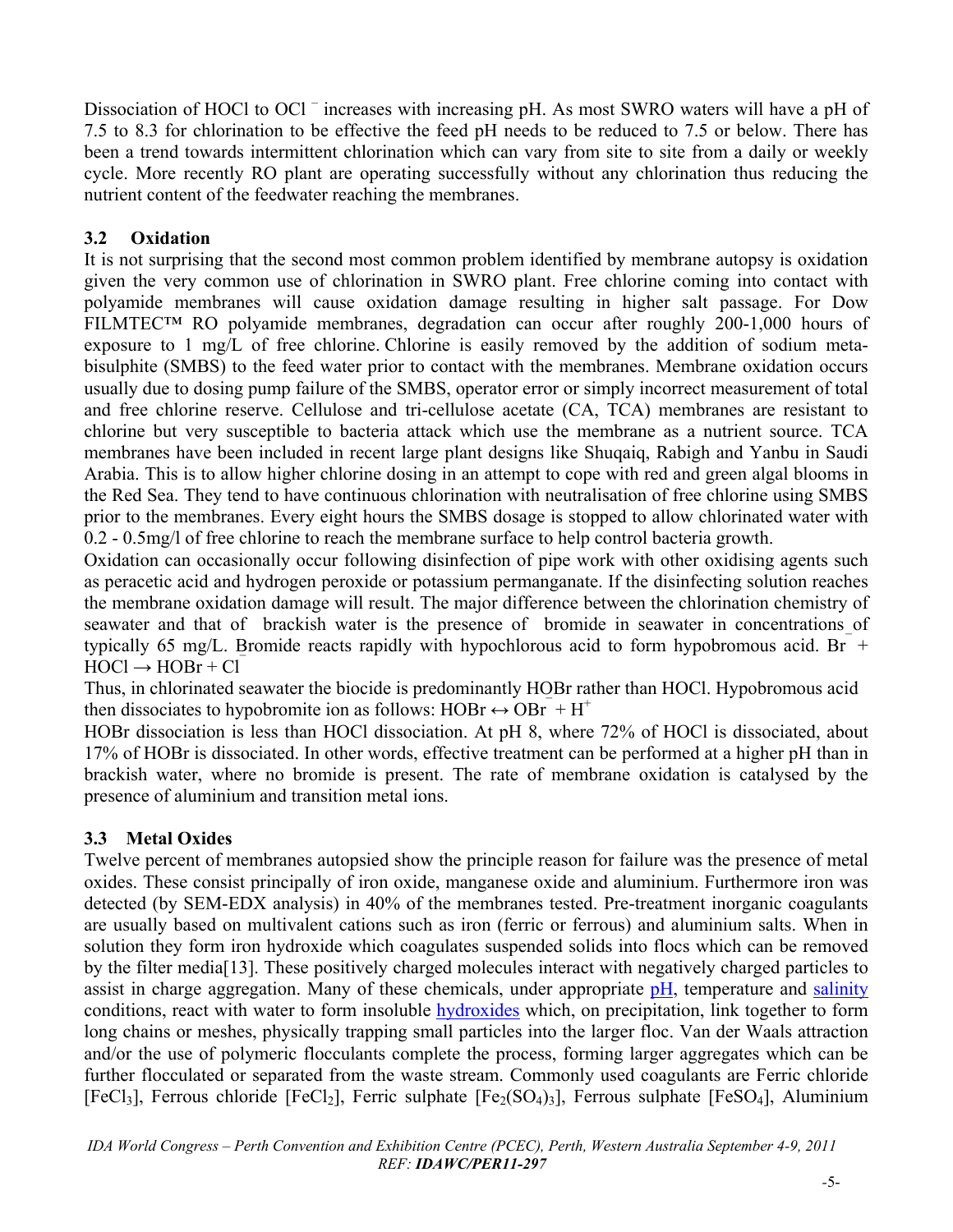chloride  $[AICI_3]$ , Aluminium sulphate  $[a\,lum, AI_2(SO_4)_3]$ , Polyaluminium chloride  $[PAC]$ . The Israeli Ministry of the Environment has voiced concerns that 3,000 tons of iron per year will be discharged into the sea as a result of coagulant use on desalination plants. Iron fouling has a damaging effect on both cartridge filters and membranes as shown in Fig  $3 \&$  Fig 4.





Fig 3 Iron fouled cartridge filters **Fig 4 Failed membranes** Fig 5 Iron acrylate fouling



The use of phosphonate based antiscalants is common place in SWRO plant as they have the distinct advantage of sequestering iron and preventing deposition on the membrane surface. The choice of antiscalant is critical as polymer based products react with iron to form iron acrylate which blinds and irreparably damages the membrane as seen in Fig 5. The autopsy deposit analysis frequently showed small quantities of transition metals such as titanium, vanadium, chromium, manganese, cobalt, nickel, copper and molybdenum. It was reported by Murphy [10] that deacetylation (of CA membranes) was more effective in presence of cobalt and ruthenium, moderately in the presence of iron, nickel, rhodium, palladium and silver, and slightly in presence of copper and gold salts. The source of these metals is thought to be as a result of plant corrosion but may also be due to impurities found in iron salt coagulants. Work conducted by Dr. Nabil Nada of SWCC demonstrated an increased likelihood of membrane oxidation when using poor grade ferric chloride coagulant due to the presence of transition metals which catalysed the oxidation reaction.

### **3.4 Abrasion**

Due to the high operating pressures of sea water RO plant (50-70 bar) there is a high incidence of abrasion damage on the membrane surface. Damage can occur due to the feed spacer being pressed into the membrane due to excess pressure often as a result of fouling and/or scaling within the membrane element. Using scanning electron microscopy the marks left by the feed spacer can clearly be seen Fig 6. This results in increased salt passage, lower permeate quality and a higher than expected flow rate. Abrasion can also occur when particles are drawn across the membrane surface. The particles are often from the filter media which has been inadvertently washed on to the membranes during commissioning. Also metallic particles (corrosion by-products or welding particles) from pumping and pipes have been identified. Sand and anthracite particles are particularly damaging as shown in Fig 7.

Poorly designed cleaning rigs and practices can contribute to membrane abrasion. Inadequate filtration of the cleaning solution results in the circulation of particulates during cleaning resulting in damage to the lead elements. Some algae can be less than 5 micron in size and pass through the cartridge filters. Their exoskeletons are made from calcite or silicon and can also cause abrasion of the membrane surface.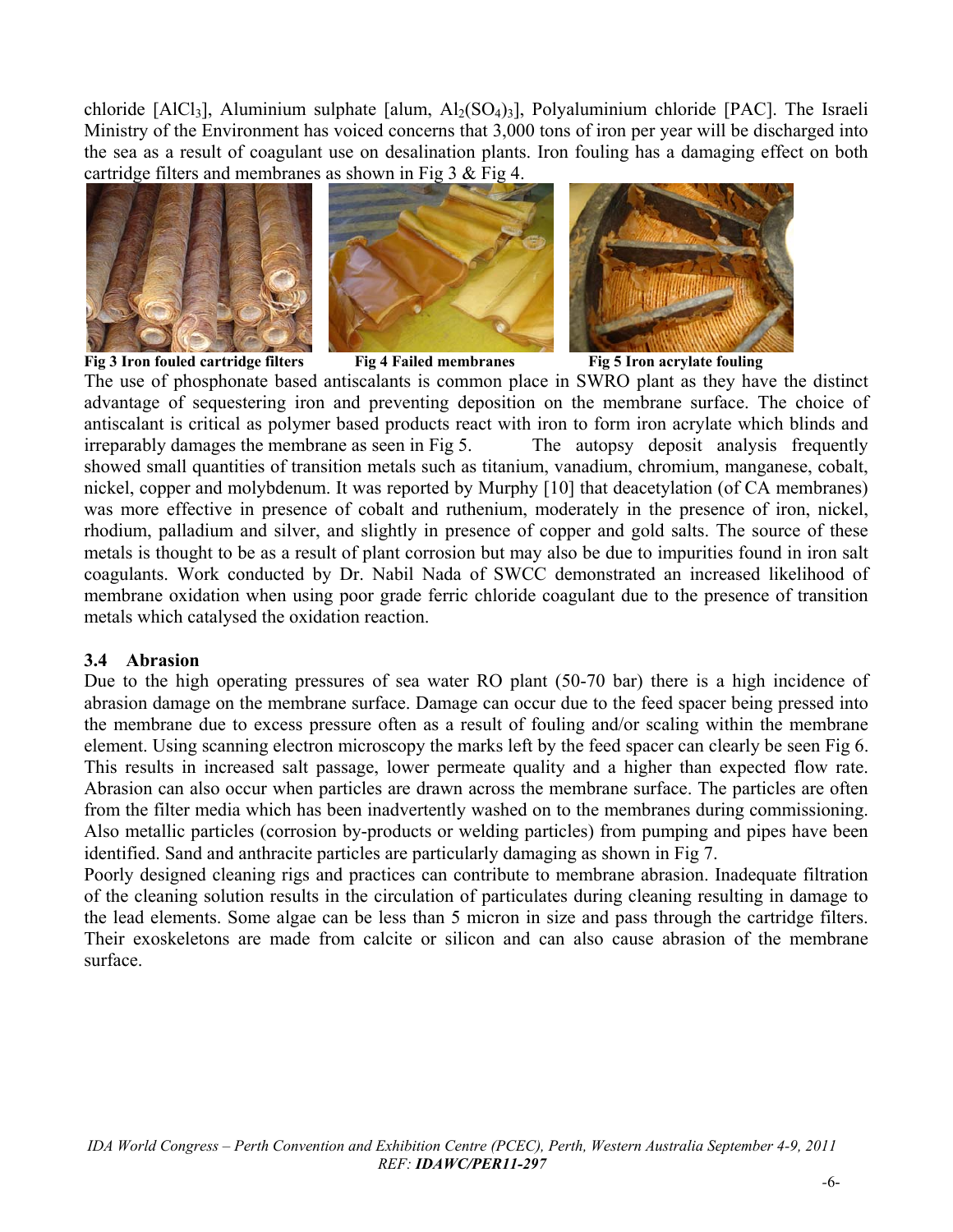

**Fig 6 Spacer indentation** Fig 7 Sand particle abrasion Fig 8 Scale indentation Figure 8 shows the indentations into the membrane surface left behind when calcium carbonate scale has been removed by an acidic clean. This demonstrates that even when cleaned successfully membranes may not work to their original design specification due to physical damage.

### **3.5 Clay (Alumino-silicates)**

Alumino-silicate fouling was found in one third of the sea water membranes autopsied. Ten percent of membranes were failing primarily due to clay deposition [Fig 9]. Clay is the by-product of chemically weathered rocks and is ubiquitous in all waters around the world. Clay minerals are part of the Phyllosilicate (sheet structures) subclass of minerals. Structurally they are composed of tetrahedron rings linked by shared oxygen atoms to other rings in a two dimensional plane forming a sheet-like structure [Fig 10]. These sheets are connected to each other by weakly bonded layers of cations which often have water and other neutral atoms or molecules trapped between the sheets giving clay their soft compressible nature. The resultant crystal structure is flat and plate like. According to Swaddle [11] we refer to them as aluminosilicates when some of the  $Si<sup>4+</sup>$  ions in the silicates structure are replaced by  $Al^{3+}$  ions. For each  $Si^{4+}$  ion replaced by an  $Al^{3+}$ , the charge must be balanced by having other positive ion such as iron, magnesium, alkali metals, alkaline earths and other cations. Armstrong [12] concluded that "The structural characteristics of clay minerals mean that operational increases in pressure can compress the deposit resulting in further loss of membrane flux. The test data supports the fact that clay deposits on a membrane surface can produce irreversible damage in terms of salt rejection due to abrasion processes. Improvements in pre-treatment can be considered although practical experience shows that small particulate/colloidal matter  $(2 \mu m)$  cannot be completely removed from feed streams." Clay is very difficult to remove completely from the feed stream through filtration. A build up is almost inevitable therefore regular cleaning with specialised clay cleaners is recommended. Clay fouling can be minimized by improving media filters, microfilters and using appropriate flocculants.





**Fig 9 Clay fouling on a membrane Fig 10 Tetrahedron clay rings 3.6 Mineral Scale** 

Mineral scale was identified as the major cause of membrane failure in eight percent of the membranes autopsied. However calcium and magnesium deposits were found in 21% of the membranes studied. The scaling species identified included most commonly calcium carbonate, then calcium sulphate and finally

*IDA World Congress – Perth Convention and Exhibition Centre (PCEC), Perth, Western Australia September 4-9, 2011 REF: IDAWC/PER11-297*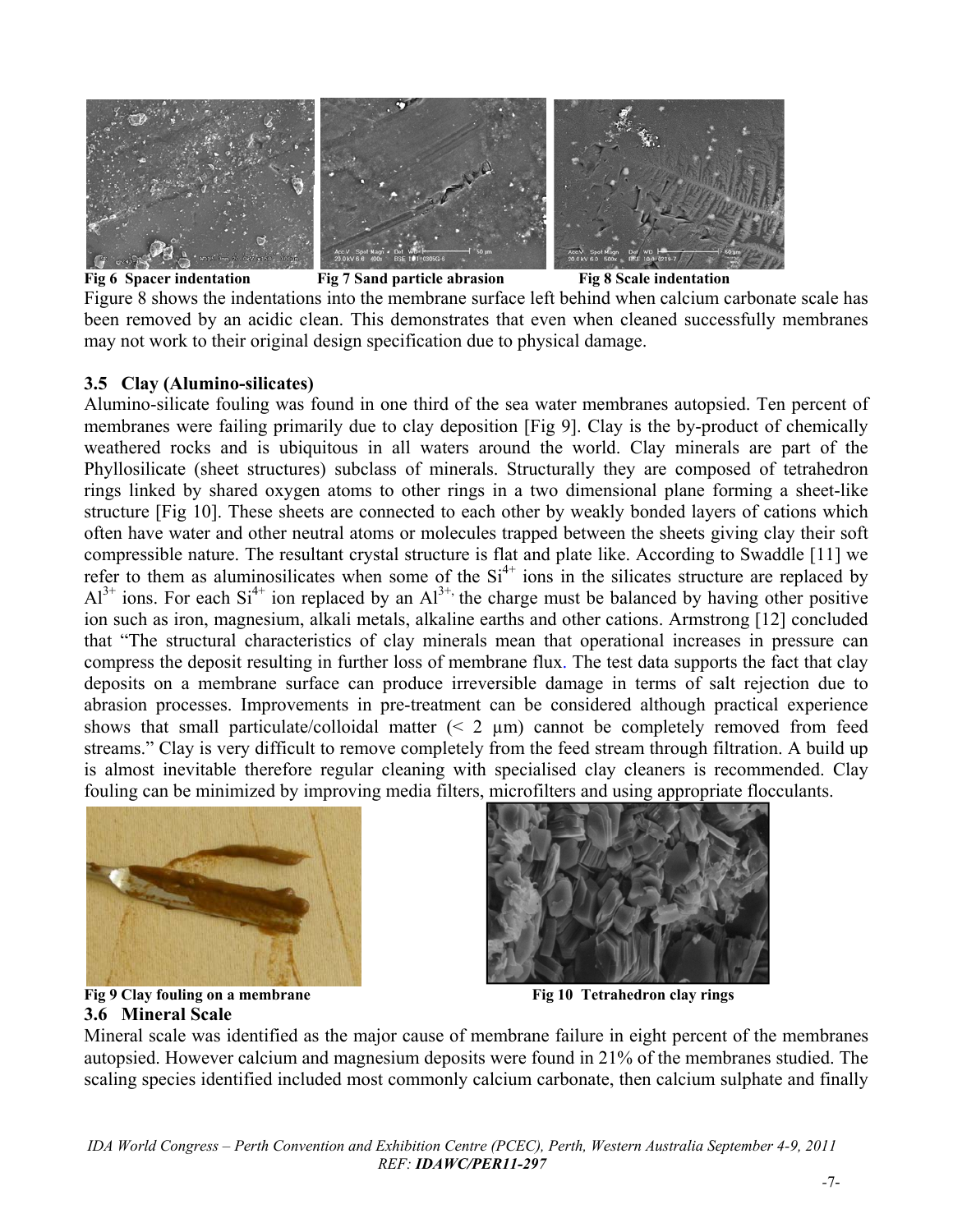silica. The lack of scale formation may be a result of the common ion effect in sea water significantly reducing the likelihood of precipitation of calcium salts.





**Fig 11 Calcium Carbonate Fig 12 Calcium Sulphate scale** 

More likely is the fact that almost all SWRO plant operate with the use of an antiscalant and acid dosing. The authors conclude that this is the real reason scale is not often found. Some desalters claim that SWRO membrane plant do not require the use of antiscalant, but this seems to contradict the advise of the membrane manufacturers and the best practice on the vast majority of plant in operation. The authors in a literature search and contact with plant operators failed to identify any significant plant that were operating without either acid or an antiscalant. The daily quantities in kg of 95% sulphuric acid required to reduce a sea water pH of 8 on very large plants is shown in Table 2. This is based on a standard sea water chemistry and plant details as shown in Table 3. This data correlates well with actual operational use quantities.

| Plant Size MLD | pH 6.5                | pH7      | pH 7.5     |  |  |
|----------------|-----------------------|----------|------------|--|--|
| 100            | 11,537kg              | 4,725kg  | 1,762kg    |  |  |
| <b>200</b>     | $23,075$ kg   9,450kg |          | $3,525$ kg |  |  |
| 300            | 34,612kg              | 14,175kg | 5,288kg    |  |  |
|                |                       |          |            |  |  |

**Table 2: Daily Sulphuric acid consumption to reduce pH** 

| Ions        | mg/1   | Plant details        |                |
|-------------|--------|----------------------|----------------|
| Calcium     | 500    | 1st Pass             | <b>SWRO</b>    |
| Magnesium   | 1,500  | Pressure             | 60-75 bar      |
| Sodium      | 10,000 | Temperature          | $30^{\circ}$ C |
| Sulphate    | 2,500  | pH Sea Water         | 8.0            |
| Chloride    | 20,000 | <b>Recovery Rate</b> | 40%            |
| Bicarbonate | 200    |                      |                |

**Table 3: Sea water chemistry and plant details** 

At the Larnaca SWRO plant Koutsakos demonstrated that the first pass SWRO plant could operate at the natural sea water pH of 8.2 and an S&DSI of 0.9 to 1.3. Acid dosing was removed and a phosphonate based antiscalant dosed. It was commented that "The trial was initiated in March 2007 and successfully completed 12 months later with no evidence of scaling based on the historical process data of the plant." The authors added further that the plant "has lead the way in operating for a number of years now at normal sea water feed pH (pH 8.2) by suppressing the acid injection."[14] The removal of acid dosing did not have an adverse effect on the pre treatment efficiency and the higher operating pH had the positive impact of increased boron rejection which meant the second pass elevated pH brackish water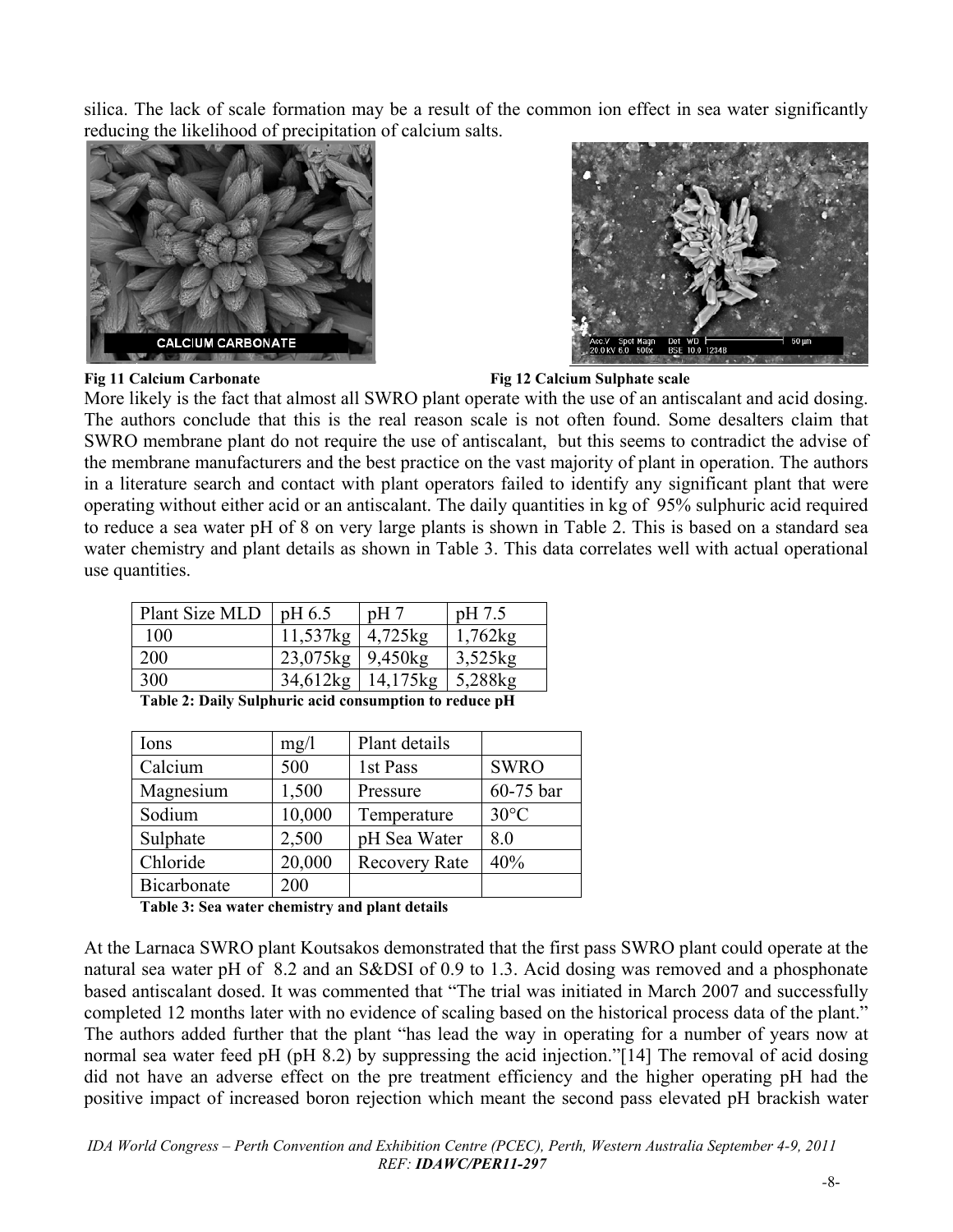plant was no longer required for half the year. A study by Hassan et al concluded that "Dosing of acid in seawater ahead of the filtration step has no major effect on filtrate SDI when compared to the SDI of non-acidified filtrates." [15] There seems to be a body of evidence building that acidification of the feed water could be significantly reduced or replaced without impacting the effectiveness of iron coagulants and the antiscalant performance.

# **IV CONCLUSIONS**

The results of SWRO membrane autopsies presented here specifically identifies the most common reasons for membrane failure. Regardless of membrane type it has been common practice on SWRO plant to chlorinate the feed water, dose sulphuric acid and an iron salt coagulant. These common practices are now being questioned in an attempt to further reduce membrane fouling, cleaning frequency and extend the lifespan of the membranes.

The authors have shown the most common problems in the membranes autopsied were in decreasing order: biofouling, oxidation, metal oxide fouling, abrasion, clay, mineral scale.

In trying to combat these problems with the use of commodity chemicals it would appear that additional problems or side effects can result. The important findings are:

- Chlorination can result in additional nutrient for bacteria and biofilm growth on the membrane surface.
- Chlorination increases the likelihood of polyamide membrane oxidation.
- Iron and aluminium salt coagulants foul cartridge filters and membranes.
- Sulphuric acid and iron chloride can contain transition metal impurities that at low levels on the membrane help catalyse oxidation.
- Reducing the pH with sulphuric acid aids the coagulation process for aluminium salts but has little effect on iron salts.
- Sulphuric acid may not be required in addition to a phosphonate antiscalant.
- Sulphuric acid dosing increase the product water TDS and boron levels.
- A polyelectrolyte flocculant could be dosed in order to reduce or replace an iron salt coagulant.

Further studies are required to look at SWRO plants that operate successfully with reduced or without commodity chemicals. The reliance on mass dosage of chlorine, acid and iron salts is being questioned by plant operators and designers alike. The result of autopsies on SWRO membranes gives a useful insight into areas of future study to reduce the use commodity chemicals.

### **ACKNOWLEDGEMENT**

The authors' thanks go to Dr. Nabil Nada Ahmed Nada of ACWA Power International for information on Saudi Arabian SWRO plant and details the effect of iron chloride impurities on membrane degradation.

Thanks to Nuria Pena, Silvia Gallego and Vicky at the Genesys Membrane Products Laboratory Spain for results synopsis and pictures.